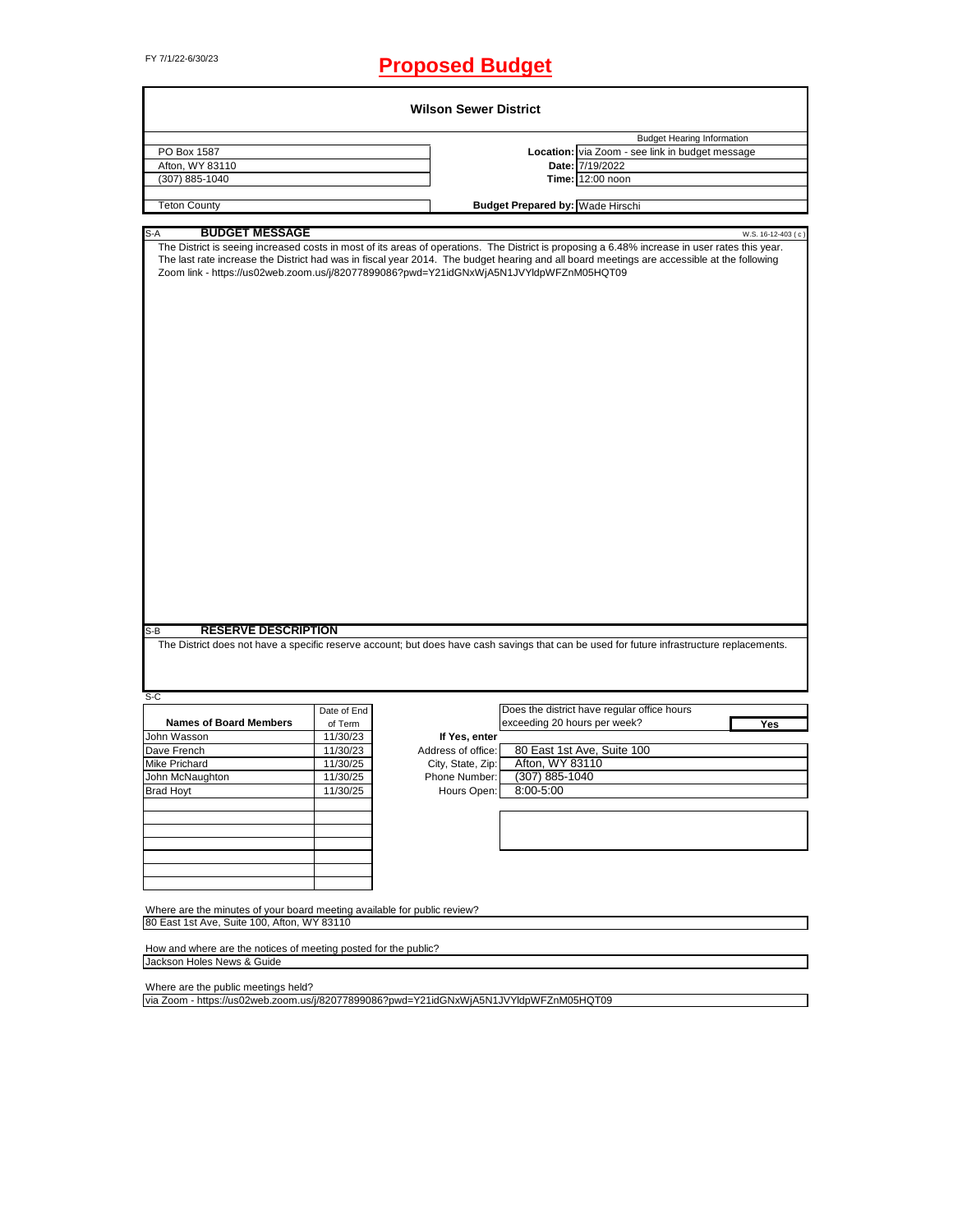## **PROPOSED BUDGET SUMMARY**

|       | <b>OVERVIEW</b>                                             | 2020-2021<br>Actual | 2021-2022<br>Estimated | 2022-2023<br>Proposed | Pending<br>Approval |
|-------|-------------------------------------------------------------|---------------------|------------------------|-----------------------|---------------------|
|       |                                                             |                     |                        |                       |                     |
| $S-1$ | <b>Total Budgeted Expenditures</b>                          | \$264,817           | \$276.764              |                       | \$318,594           |
| $S-2$ | <b>Total Principal to Pay on Debt</b>                       | \$89,247            | \$102.429              | \$100.618             |                     |
| $S-3$ | <b>Total Change to Restricted Funds</b>                     | \$0                 | \$0                    |                       |                     |
| $S-4$ | <b>Total General Fund and Forecasted Revenues Available</b> | \$1,458,996         | \$1,426,458            |                       | \$1,483,090         |
| $S-5$ | Amount requested from County Commissioners                  | \$217,137           | \$215,380              | \$225,887             |                     |
| $S-6$ | <b>Additional Funding Needed:</b>                           |                     |                        |                       |                     |

|              | <b>REVENUE SUMMARY</b>                       | 2020-2021   | 2021-2022   | 2022-2023   | Pending                                                                                                                                                                                                                         |
|--------------|----------------------------------------------|-------------|-------------|-------------|---------------------------------------------------------------------------------------------------------------------------------------------------------------------------------------------------------------------------------|
|              |                                              | Actual      | Estimated   | Proposed    | Approval                                                                                                                                                                                                                        |
|              |                                              |             |             |             |                                                                                                                                                                                                                                 |
| $S-7$        | <b>Operating Revenues</b>                    | \$229,204   | \$198,052   | \$209,191   | <u> Tilling och f</u> ören                                                                                                                                                                                                      |
| $S-8$        | Tax levy (From the County Treasurer)         | \$217,137   | \$215,380   | \$225.887   | a alikuwa wa                                                                                                                                                                                                                    |
| $S-9$        | <b>Government Support</b>                    | \$0         | \$0         | \$0         | enne<br>Mille                                                                                                                                                                                                                   |
| $S-10$       | <b>Grants</b>                                | \$0         | \$0         | \$0         | e de la construcción de la construcción de la construcción de la construcción de la construcción de la construcció<br>Construcción                                                                                              |
| $S-11$       | Other County Support (Not from Co. Treas.)   | \$0         | \$0         | \$0         |                                                                                                                                                                                                                                 |
| $S-12$       | <b>Miscellaneous</b>                         | \$701       | \$1,072     | \$750       | enang                                                                                                                                                                                                                           |
| $S-13$       | <b>Other Forecasted Revenue</b>              | \$0         | \$0         | \$0         | en de la familie de la familie de la familie de la familie de la familie de la familie de la familie de la fa<br>Constitution de la familie de la familie de la familie de la familie de la familie de la familie de la familie |
|              |                                              |             |             |             |                                                                                                                                                                                                                                 |
| $S-14$       | <b>Total Revenue</b>                         | \$447,042   | \$414,504   |             | \$435,828                                                                                                                                                                                                                       |
|              | FY 7/1/22-6/30/23                            |             |             |             | <b>Wilson Sewer District</b>                                                                                                                                                                                                    |
|              | <b>EXPENDITURE SUMMARY</b>                   | 2020-2021   | 2021-2022   | 2022-2023   | Pending                                                                                                                                                                                                                         |
|              |                                              | Actual      | Estimated   | Proposed    | Approval                                                                                                                                                                                                                        |
|              |                                              |             |             |             |                                                                                                                                                                                                                                 |
| $S-15$       | <b>Capital Outlay</b>                        | \$0         | \$0         | \$0         |                                                                                                                                                                                                                                 |
| $S-16$       | Interest and Fees On Debt                    | \$48,703    | \$35,521    | \$37,333    | <u>ili Martin </u>                                                                                                                                                                                                              |
| $S-17$       | Administration                               | \$49,040    | \$57,611    | \$62,061    | <u> Hillingar</u>                                                                                                                                                                                                               |
| $S-18$       | <b>Operations</b><br><b>Indirect Costs</b>   | \$164,236   | \$180,615   | \$215,700   | <u> Kilimilik K</u>                                                                                                                                                                                                             |
| $S-19$       |                                              | \$2,838     | \$3,017     | \$3,500     | <u> Hillings Sta</u>                                                                                                                                                                                                            |
| <b>S-20R</b> | <b>Expenditures paid by Reserves</b>         | \$0         | \$0         | \$0         |                                                                                                                                                                                                                                 |
| $S-20$       | <b>Total Expenditures</b>                    | \$264,817   | \$276,764   | \$318,594   | <u>i ka matang ang pag</u>                                                                                                                                                                                                      |
|              |                                              | 2020-2021   | 2021-2022   | 2022-2023   | Pending                                                                                                                                                                                                                         |
|              | <b>DEBT SUMMARY</b>                          | Actual      | Estimated   | Proposed    | Approval                                                                                                                                                                                                                        |
|              |                                              |             |             |             |                                                                                                                                                                                                                                 |
| $S-21$       | <b>Principal Paid on Debt</b>                | \$89,247    | \$102,429   | \$100,618   |                                                                                                                                                                                                                                 |
|              |                                              |             |             |             |                                                                                                                                                                                                                                 |
|              | <b>CASH AND INVESTMENTS</b>                  | 2020-2021   | 2021-2022   | 2022-2023   | Pending                                                                                                                                                                                                                         |
|              |                                              | Actual      | Estimated   | Proposed    | Approval                                                                                                                                                                                                                        |
|              |                                              |             |             |             |                                                                                                                                                                                                                                 |
| $S-22$       | TOTAL GENERAL FUNDS                          | \$1,011,954 | \$1,011,954 | \$1,047,262 | <u> Hillingan yang berlangsung dalam bagi dalam dalam dalam bagi dalam dalam dalam dalam dalam dalam dalam dalam </u>                                                                                                           |
|              | <b>Summary of Reserve Funds</b>              |             |             |             |                                                                                                                                                                                                                                 |
| $S-23$       | <b>Beginning Balance in Reserve Accounts</b> |             |             |             |                                                                                                                                                                                                                                 |
| $S-24$       | a. Sinking and Debt Service Funds            | \$0         | \$0         | \$0         |                                                                                                                                                                                                                                 |
| $S-25$       | b. Reserves                                  | \$0         | \$0         | \$0         | e de filología<br>Albania                                                                                                                                                                                                       |
| $C$ $26$     | c. Bond Eunde                                | ¢π          | ເ∩∥         | €∩ໂ         |                                                                                                                                                                                                                                 |

| ںے۔ں   | <b>D. IVGSEIVGS</b>                  | ູ∪ບ | ⊍∪⊪              | ູບບ |  |
|--------|--------------------------------------|-----|------------------|-----|--|
| $S-26$ | c. Bond Funds                        | \$0 | \$0 <sub>1</sub> |     |  |
|        | Total Reserves (a+b+c)               | \$0 | \$0              |     |  |
| $S-27$ | Amount to be added                   |     |                  |     |  |
| $S-28$ | a. Sinking and Debt Service Funds    | \$0 | \$0              |     |  |
| $S-29$ | b. Reserves                          | \$0 | \$0              |     |  |
| $S-30$ | c. Bond Funds                        | \$0 | \$0 <sub>1</sub> |     |  |
|        | Total to be added (a+b+c)            | \$0 | \$0              |     |  |
|        |                                      |     |                  |     |  |
| $S-31$ | Subtotal                             | \$0 | \$0              |     |  |
| $S-32$ | Less Total to be spent               | \$0 | \$0              |     |  |
| $S-33$ | TOTAL RESERVES AT END OF FISCAL YEAR | \$0 | \$Ο Γ            |     |  |

*End of Summary*

*Budget Officer / District Official (if not same as "Submitted by")*

Date adopted by Special District

Afton, WY 83110 **DISTRICT ADDRESS:** PO Box 1587 **PREPARED BY:** Wade Hirschi

**DISTRICT PHONE:** 3078851040

5/4/22 *Form approved by Wyoming Department of Audit, Public Funds Division Prepared in compliance with the Uniform Municipal Fiscal Procedures Act (W.S. 16-12-401 et seq.) as it applies.*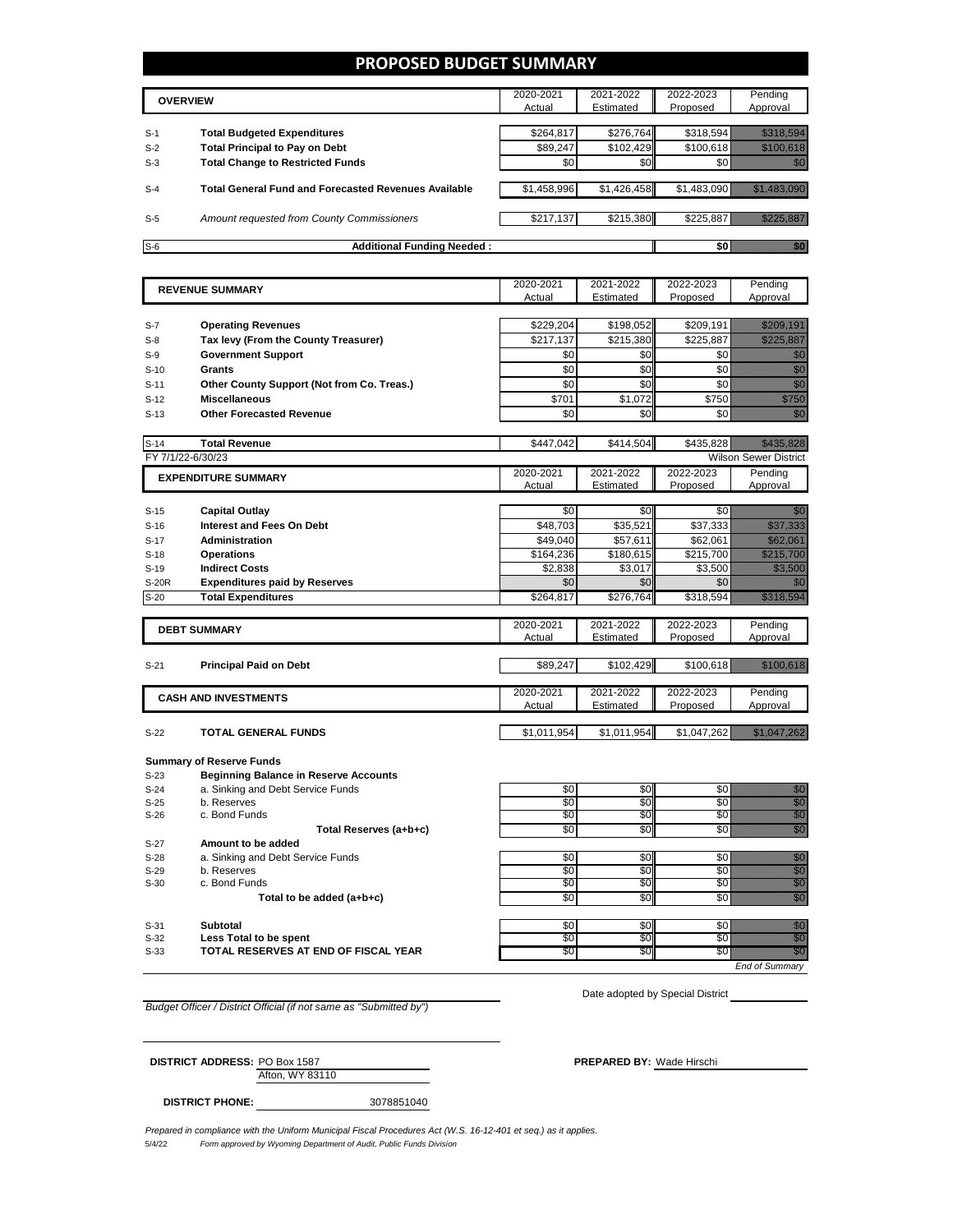|           | <b>Wilson Sewer District</b>                   |                  |                 |                 | <b>FYE</b> | 6/30/2023                                                                                                                                                                                                                        |
|-----------|------------------------------------------------|------------------|-----------------|-----------------|------------|----------------------------------------------------------------------------------------------------------------------------------------------------------------------------------------------------------------------------------|
|           | <b>NAME OF DISTRICT/BOARD</b>                  |                  |                 |                 |            |                                                                                                                                                                                                                                  |
|           |                                                |                  |                 |                 |            |                                                                                                                                                                                                                                  |
|           | PROPERTY TAXES AND ASSESSMENTS                 |                  |                 |                 |            |                                                                                                                                                                                                                                  |
|           |                                                | <b>DOA Chart</b> | 2020-2021       | 2021-2022       | 2022-2023  | Pending                                                                                                                                                                                                                          |
|           |                                                | of Accounts      | Actual          | Estimated       | Proposed   | Approval                                                                                                                                                                                                                         |
| $R-1$     | <b>Property Taxes and Assessments Received</b> |                  |                 |                 |            |                                                                                                                                                                                                                                  |
| $R-1.1$   | Tax Levy (From the County Treasurer)           | 4001             | \$217,137       | \$215,380       | \$225,887  | <u>Tilling till e</u>                                                                                                                                                                                                            |
| R-1.2     | Other County Support (see note on the right)   | 4005             |                 |                 |            |                                                                                                                                                                                                                                  |
|           | <b>FORECASTED REVENUE</b>                      |                  |                 |                 |            |                                                                                                                                                                                                                                  |
|           |                                                |                  |                 |                 |            |                                                                                                                                                                                                                                  |
|           |                                                | <b>DOA Chart</b> | 2020-2021       | 2021-2022       | 2022-2023  | Pending                                                                                                                                                                                                                          |
|           |                                                | of Accounts      | Actual          | Estimated       | Proposed   | Approval                                                                                                                                                                                                                         |
| $R-2$     | <b>Revenues from Other Governments</b>         |                  |                 |                 |            |                                                                                                                                                                                                                                  |
| $R - 2.1$ | <b>State Aid</b>                               | 4211             |                 |                 |            |                                                                                                                                                                                                                                  |
|           | R-2.2 Additional County Aid (non-treasurer)    | 4237             |                 |                 |            |                                                                                                                                                                                                                                  |
| $R-2.3$   | City (or Town) Aid                             | 4237             |                 |                 |            |                                                                                                                                                                                                                                  |
| $R-2.4$   | Other (Specify)                                | 4237             |                 |                 |            |                                                                                                                                                                                                                                  |
| $R - 2.5$ | <b>Total Government Support</b>                |                  | \$0             | $\overline{50}$ | \$0        | en de la familie de la familie de la familie de la familie de la familie de la familie de la familie de la fam<br>Constitution de la familie de la familie de la familie de la familie de la familie de la familie de la familie |
| $R-3$     | <b>Operating Revenues</b>                      |                  |                 |                 |            |                                                                                                                                                                                                                                  |
| $R-3.1$   | <b>Customer Charges</b>                        | 4300             | \$229,204       | \$198,052       | \$209,191  | <u> Historian (</u>                                                                                                                                                                                                              |
| $R-3.2$   | Sales of Goods or Services                     | 4300             |                 |                 |            |                                                                                                                                                                                                                                  |
| R-3.3     | <b>Other Assessments</b>                       | 4503             |                 |                 |            |                                                                                                                                                                                                                                  |
| $R - 3.4$ | <b>Total Operating Revenues</b>                |                  | \$229,204       | \$198,052       | \$209,191  | <u> Maria Maria I</u>                                                                                                                                                                                                            |
| $R-4$     | <b>Grants</b>                                  |                  |                 |                 |            |                                                                                                                                                                                                                                  |
| $R - 4.1$ | <b>Direct Federal Grants</b>                   | 4201             |                 |                 |            |                                                                                                                                                                                                                                  |
|           | R-4.2 Federal Grants thru State Agencies       | 4201             |                 |                 |            |                                                                                                                                                                                                                                  |
|           | R-4.3 Grants from State Agencies               | 4211             |                 |                 |            |                                                                                                                                                                                                                                  |
| $R - 4.4$ | <b>Total Grants</b>                            |                  | $\overline{50}$ | $\overline{50}$ | \$0        | en de la familie de la familie de la familie de la familie de la familie de la familie de la familie de la fa<br>Constitution de la familie de la familie de la familie de la familie de la familie de la familie de la familie  |
| $R-5$     | <b>Miscellaneous Revenue</b>                   |                  |                 |                 |            |                                                                                                                                                                                                                                  |
| $R - 5.1$ | Interest                                       | 4501             | \$701           | \$250           | \$250      | <u>ti ka</u>                                                                                                                                                                                                                     |
|           | R-5.2 Other: Specify<br>Other                  | 4500             | \$0             | \$822           | \$500      | <u>ti kolonia kolonia (h. 1989)</u><br>1900ko hamarkada (h. 1989).                                                                                                                                                               |
| $R-5.3$   | Other: Additional                              |                  |                 |                 |            |                                                                                                                                                                                                                                  |
| $R-5.4$   | <b>Total Miscellaneous</b>                     |                  | \$701           | \$1,072         | \$750      | <u>till fra</u>                                                                                                                                                                                                                  |
| $R-5.5$   | <b>Total Forecasted Revenue</b>                |                  | \$229,905       | \$199,124       | \$209,941  | a katika ma                                                                                                                                                                                                                      |
| $R-6$     | <b>Other Forecasted Revenue</b>                |                  |                 |                 |            |                                                                                                                                                                                                                                  |
| $R-6.1$   | a. Other past due as estimated by Co. Treas.   | 4004             |                 |                 |            |                                                                                                                                                                                                                                  |
| $R-6.2$   | b. Other forecasted revenue (specify):         |                  |                 |                 |            |                                                                                                                                                                                                                                  |
| $R-6.3$   |                                                | 4500             |                 |                 |            |                                                                                                                                                                                                                                  |
| $R-6.4$   |                                                | 4500             |                 |                 |            |                                                                                                                                                                                                                                  |
| $R-6.5$   |                                                |                  |                 |                 |            |                                                                                                                                                                                                                                  |
|           |                                                |                  |                 |                 |            |                                                                                                                                                                                                                                  |

R-6.6 **Total Other Forecasted Revenue (a+b)** \$0 \$0 \$0 \$0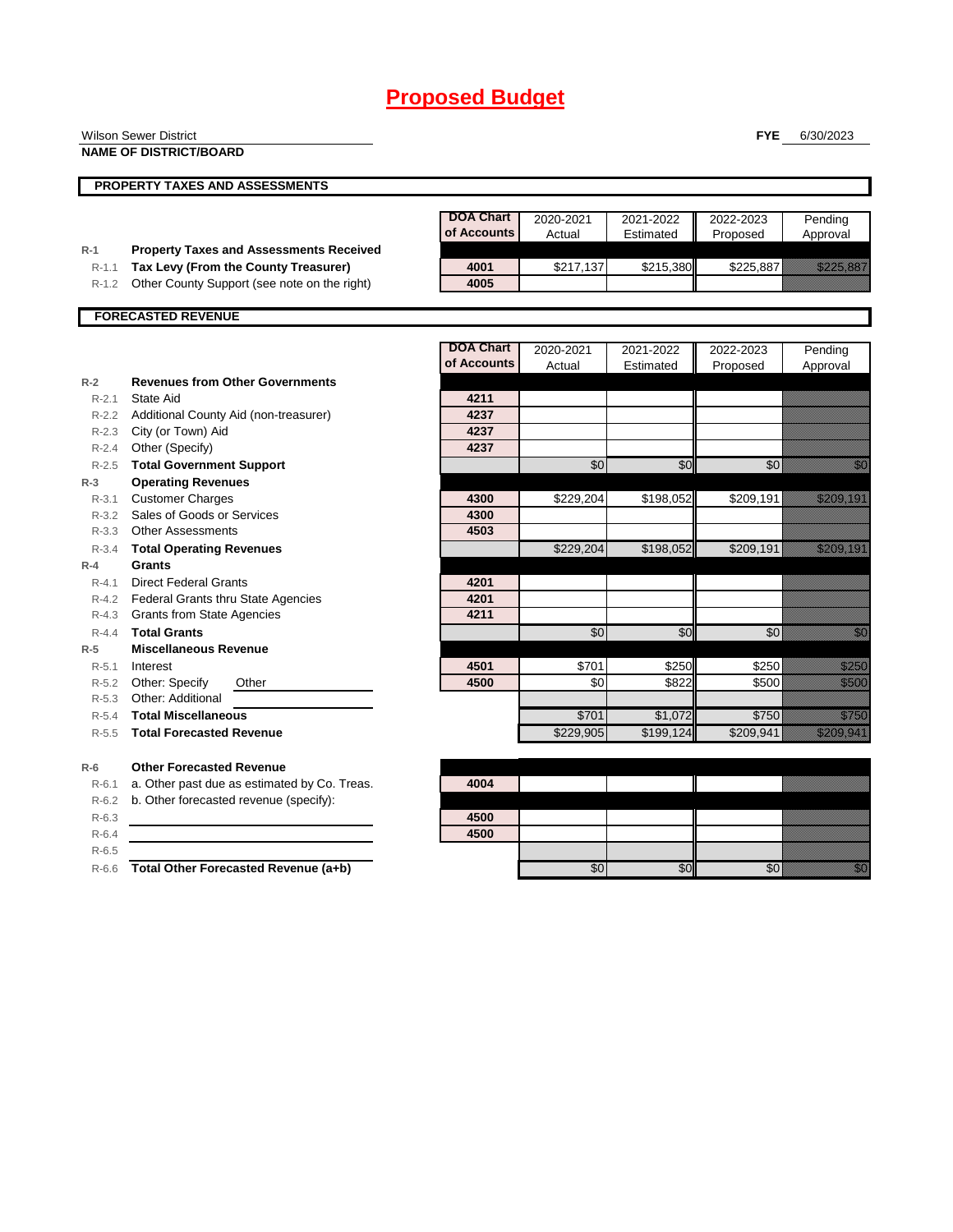Wilson Sewer District **NAME OF DISTRICT/BOARD**

## **CAPITAL OUTLAY BUDGET**

|           |                         | UI ACCOL |
|-----------|-------------------------|----------|
| E-1       | <b>Capital Outlay</b>   |          |
| $E - 1.1$ | <b>Real Property</b>    | 6201     |
| $E - 1.2$ | Vehicles                | 6210     |
| $E-1.3$   | <b>Office Equipment</b> | 6211     |
| $E - 1.4$ | Other (Specify)         |          |
| $E - 1.5$ |                         | 6200     |
| $E - 1.6$ |                         | 6200     |
| $E - 1.7$ |                         |          |
| $E-1.8$   | TOTAL CAPITAL OUTLAY    |          |

| <b>DOA Chart</b> | 2020-2021 | 2021-2022 | 2022-2023 | Pending  |
|------------------|-----------|-----------|-----------|----------|
| of Accounts      | Actual    | Estimated | Proposed  | Approval |
|                  |           |           |           |          |
| 6201             |           |           |           |          |
| 6210             |           |           |           |          |
| 6211             |           |           |           |          |
|                  |           |           |           |          |
| 6200             |           |           |           |          |
| 6200             |           |           |           |          |
|                  |           |           |           |          |
|                  | \$(       |           |           |          |

### **ADMINISTRATION BUDGET**

| of Accounts<br>Actual<br>Estimated<br>Proposed<br>Approval<br><b>Personnel Services</b><br>$E-2$<br>Administrator<br>7002<br>$E - 2.1$<br>7003<br>$E - 2.2$<br>Secretary<br>7004<br>Clerical<br>$E - 2.3$<br>Other (Specify)<br>$E - 2.4$<br>$E-2.5$<br>7005<br>7005<br>$E-2.6$<br>$E - 2.7$<br><b>Board Expenses</b><br>$E-3$<br>7011<br>Travel<br>$E - 3.1$<br>7012<br>$E - 3.2$<br>Mileage<br>$E - 3.3$<br>Other (Specify)<br>$E - 3.4$<br>7013<br>$E-3.5$<br>7013<br>$E - 3.6$<br><b>Contractual Services</b><br>$E-4$<br>7021<br>$E - 4.1$<br>Legal<br>Accounting/Auditing<br>7022<br>$E - 4.2$<br>Other (Specify)<br>$E-4.3$<br>\$21,300<br>7023<br>\$21,300<br>\$21,300<br><u> Karlin Sarajan (</u><br>Clerk<br>$E - 4.4$<br>7023<br>\$27,554<br>\$35,000<br>\$38,500<br><u>till andra sta</u><br>Administration<br>$E - 4.5$<br>$E - 4.6$<br><b>Other Administrative Expenses</b><br>$E-5$<br>\$0<br>elli politika<br>Mandala<br><b>Office Supplies</b><br>\$60<br>\$200<br>7031<br>$E - 5.1$<br>Office equipment, rent & repair<br>7032<br>$E - 5.2$<br>Education<br>7033<br>$E-5.3$<br>7034<br>Registrations<br>$E - 5.4$<br>Other (Specify)<br>$E-5.5$<br>\$300<br>\$40<br>\$500<br><u>ti ka</u><br>Advertising<br>7035<br>$E-5.6$<br>Dues & Subscriptions<br>\$0<br>\$0<br>\$200<br>7035<br><u>till till sta</u><br>$E - 5.7$<br>a katika kalendari ya katika katika alifuwa alifuwa alifuwa alifuwa alifuwa alifuwa alifuwa alifuwa alifuwa a<br>Katika katika katika katika katika katika katika katika katika katika katika katika katika katika katika katik<br>\$86<br>\$1,011<br>see additional details<br>\$1,361<br>$E - 5.8$<br>\$57,611<br><u>tik ka</u><br><b>TOTAL ADMINISTRATION</b><br>\$49,040<br>\$62,061<br>$E-6$ |  | <b>DOA Chart</b> | 2020-2021 | 2021-2022 | 2022-2023 | Pending |
|------------------------------------------------------------------------------------------------------------------------------------------------------------------------------------------------------------------------------------------------------------------------------------------------------------------------------------------------------------------------------------------------------------------------------------------------------------------------------------------------------------------------------------------------------------------------------------------------------------------------------------------------------------------------------------------------------------------------------------------------------------------------------------------------------------------------------------------------------------------------------------------------------------------------------------------------------------------------------------------------------------------------------------------------------------------------------------------------------------------------------------------------------------------------------------------------------------------------------------------------------------------------------------------------------------------------------------------------------------------------------------------------------------------------------------------------------------------------------------------------------------------------------------------------------------------------------------------------------------------------------------------------------------------------------------------------------------------------------------------------|--|------------------|-----------|-----------|-----------|---------|
|                                                                                                                                                                                                                                                                                                                                                                                                                                                                                                                                                                                                                                                                                                                                                                                                                                                                                                                                                                                                                                                                                                                                                                                                                                                                                                                                                                                                                                                                                                                                                                                                                                                                                                                                                |  |                  |           |           |           |         |
|                                                                                                                                                                                                                                                                                                                                                                                                                                                                                                                                                                                                                                                                                                                                                                                                                                                                                                                                                                                                                                                                                                                                                                                                                                                                                                                                                                                                                                                                                                                                                                                                                                                                                                                                                |  |                  |           |           |           |         |
|                                                                                                                                                                                                                                                                                                                                                                                                                                                                                                                                                                                                                                                                                                                                                                                                                                                                                                                                                                                                                                                                                                                                                                                                                                                                                                                                                                                                                                                                                                                                                                                                                                                                                                                                                |  |                  |           |           |           |         |
|                                                                                                                                                                                                                                                                                                                                                                                                                                                                                                                                                                                                                                                                                                                                                                                                                                                                                                                                                                                                                                                                                                                                                                                                                                                                                                                                                                                                                                                                                                                                                                                                                                                                                                                                                |  |                  |           |           |           |         |
|                                                                                                                                                                                                                                                                                                                                                                                                                                                                                                                                                                                                                                                                                                                                                                                                                                                                                                                                                                                                                                                                                                                                                                                                                                                                                                                                                                                                                                                                                                                                                                                                                                                                                                                                                |  |                  |           |           |           |         |
|                                                                                                                                                                                                                                                                                                                                                                                                                                                                                                                                                                                                                                                                                                                                                                                                                                                                                                                                                                                                                                                                                                                                                                                                                                                                                                                                                                                                                                                                                                                                                                                                                                                                                                                                                |  |                  |           |           |           |         |
|                                                                                                                                                                                                                                                                                                                                                                                                                                                                                                                                                                                                                                                                                                                                                                                                                                                                                                                                                                                                                                                                                                                                                                                                                                                                                                                                                                                                                                                                                                                                                                                                                                                                                                                                                |  |                  |           |           |           |         |
|                                                                                                                                                                                                                                                                                                                                                                                                                                                                                                                                                                                                                                                                                                                                                                                                                                                                                                                                                                                                                                                                                                                                                                                                                                                                                                                                                                                                                                                                                                                                                                                                                                                                                                                                                |  |                  |           |           |           |         |
|                                                                                                                                                                                                                                                                                                                                                                                                                                                                                                                                                                                                                                                                                                                                                                                                                                                                                                                                                                                                                                                                                                                                                                                                                                                                                                                                                                                                                                                                                                                                                                                                                                                                                                                                                |  |                  |           |           |           |         |
|                                                                                                                                                                                                                                                                                                                                                                                                                                                                                                                                                                                                                                                                                                                                                                                                                                                                                                                                                                                                                                                                                                                                                                                                                                                                                                                                                                                                                                                                                                                                                                                                                                                                                                                                                |  |                  |           |           |           |         |
|                                                                                                                                                                                                                                                                                                                                                                                                                                                                                                                                                                                                                                                                                                                                                                                                                                                                                                                                                                                                                                                                                                                                                                                                                                                                                                                                                                                                                                                                                                                                                                                                                                                                                                                                                |  |                  |           |           |           |         |
|                                                                                                                                                                                                                                                                                                                                                                                                                                                                                                                                                                                                                                                                                                                                                                                                                                                                                                                                                                                                                                                                                                                                                                                                                                                                                                                                                                                                                                                                                                                                                                                                                                                                                                                                                |  |                  |           |           |           |         |
|                                                                                                                                                                                                                                                                                                                                                                                                                                                                                                                                                                                                                                                                                                                                                                                                                                                                                                                                                                                                                                                                                                                                                                                                                                                                                                                                                                                                                                                                                                                                                                                                                                                                                                                                                |  |                  |           |           |           |         |
|                                                                                                                                                                                                                                                                                                                                                                                                                                                                                                                                                                                                                                                                                                                                                                                                                                                                                                                                                                                                                                                                                                                                                                                                                                                                                                                                                                                                                                                                                                                                                                                                                                                                                                                                                |  |                  |           |           |           |         |
|                                                                                                                                                                                                                                                                                                                                                                                                                                                                                                                                                                                                                                                                                                                                                                                                                                                                                                                                                                                                                                                                                                                                                                                                                                                                                                                                                                                                                                                                                                                                                                                                                                                                                                                                                |  |                  |           |           |           |         |
|                                                                                                                                                                                                                                                                                                                                                                                                                                                                                                                                                                                                                                                                                                                                                                                                                                                                                                                                                                                                                                                                                                                                                                                                                                                                                                                                                                                                                                                                                                                                                                                                                                                                                                                                                |  |                  |           |           |           |         |
|                                                                                                                                                                                                                                                                                                                                                                                                                                                                                                                                                                                                                                                                                                                                                                                                                                                                                                                                                                                                                                                                                                                                                                                                                                                                                                                                                                                                                                                                                                                                                                                                                                                                                                                                                |  |                  |           |           |           |         |
|                                                                                                                                                                                                                                                                                                                                                                                                                                                                                                                                                                                                                                                                                                                                                                                                                                                                                                                                                                                                                                                                                                                                                                                                                                                                                                                                                                                                                                                                                                                                                                                                                                                                                                                                                |  |                  |           |           |           |         |
|                                                                                                                                                                                                                                                                                                                                                                                                                                                                                                                                                                                                                                                                                                                                                                                                                                                                                                                                                                                                                                                                                                                                                                                                                                                                                                                                                                                                                                                                                                                                                                                                                                                                                                                                                |  |                  |           |           |           |         |
|                                                                                                                                                                                                                                                                                                                                                                                                                                                                                                                                                                                                                                                                                                                                                                                                                                                                                                                                                                                                                                                                                                                                                                                                                                                                                                                                                                                                                                                                                                                                                                                                                                                                                                                                                |  |                  |           |           |           |         |
|                                                                                                                                                                                                                                                                                                                                                                                                                                                                                                                                                                                                                                                                                                                                                                                                                                                                                                                                                                                                                                                                                                                                                                                                                                                                                                                                                                                                                                                                                                                                                                                                                                                                                                                                                |  |                  |           |           |           |         |
|                                                                                                                                                                                                                                                                                                                                                                                                                                                                                                                                                                                                                                                                                                                                                                                                                                                                                                                                                                                                                                                                                                                                                                                                                                                                                                                                                                                                                                                                                                                                                                                                                                                                                                                                                |  |                  |           |           |           |         |
|                                                                                                                                                                                                                                                                                                                                                                                                                                                                                                                                                                                                                                                                                                                                                                                                                                                                                                                                                                                                                                                                                                                                                                                                                                                                                                                                                                                                                                                                                                                                                                                                                                                                                                                                                |  |                  |           |           |           |         |
|                                                                                                                                                                                                                                                                                                                                                                                                                                                                                                                                                                                                                                                                                                                                                                                                                                                                                                                                                                                                                                                                                                                                                                                                                                                                                                                                                                                                                                                                                                                                                                                                                                                                                                                                                |  |                  |           |           |           |         |
|                                                                                                                                                                                                                                                                                                                                                                                                                                                                                                                                                                                                                                                                                                                                                                                                                                                                                                                                                                                                                                                                                                                                                                                                                                                                                                                                                                                                                                                                                                                                                                                                                                                                                                                                                |  |                  |           |           |           |         |
|                                                                                                                                                                                                                                                                                                                                                                                                                                                                                                                                                                                                                                                                                                                                                                                                                                                                                                                                                                                                                                                                                                                                                                                                                                                                                                                                                                                                                                                                                                                                                                                                                                                                                                                                                |  |                  |           |           |           |         |
|                                                                                                                                                                                                                                                                                                                                                                                                                                                                                                                                                                                                                                                                                                                                                                                                                                                                                                                                                                                                                                                                                                                                                                                                                                                                                                                                                                                                                                                                                                                                                                                                                                                                                                                                                |  |                  |           |           |           |         |
|                                                                                                                                                                                                                                                                                                                                                                                                                                                                                                                                                                                                                                                                                                                                                                                                                                                                                                                                                                                                                                                                                                                                                                                                                                                                                                                                                                                                                                                                                                                                                                                                                                                                                                                                                |  |                  |           |           |           |         |
|                                                                                                                                                                                                                                                                                                                                                                                                                                                                                                                                                                                                                                                                                                                                                                                                                                                                                                                                                                                                                                                                                                                                                                                                                                                                                                                                                                                                                                                                                                                                                                                                                                                                                                                                                |  |                  |           |           |           |         |
|                                                                                                                                                                                                                                                                                                                                                                                                                                                                                                                                                                                                                                                                                                                                                                                                                                                                                                                                                                                                                                                                                                                                                                                                                                                                                                                                                                                                                                                                                                                                                                                                                                                                                                                                                |  |                  |           |           |           |         |
|                                                                                                                                                                                                                                                                                                                                                                                                                                                                                                                                                                                                                                                                                                                                                                                                                                                                                                                                                                                                                                                                                                                                                                                                                                                                                                                                                                                                                                                                                                                                                                                                                                                                                                                                                |  |                  |           |           |           |         |
|                                                                                                                                                                                                                                                                                                                                                                                                                                                                                                                                                                                                                                                                                                                                                                                                                                                                                                                                                                                                                                                                                                                                                                                                                                                                                                                                                                                                                                                                                                                                                                                                                                                                                                                                                |  |                  |           |           |           |         |
|                                                                                                                                                                                                                                                                                                                                                                                                                                                                                                                                                                                                                                                                                                                                                                                                                                                                                                                                                                                                                                                                                                                                                                                                                                                                                                                                                                                                                                                                                                                                                                                                                                                                                                                                                |  |                  |           |           |           |         |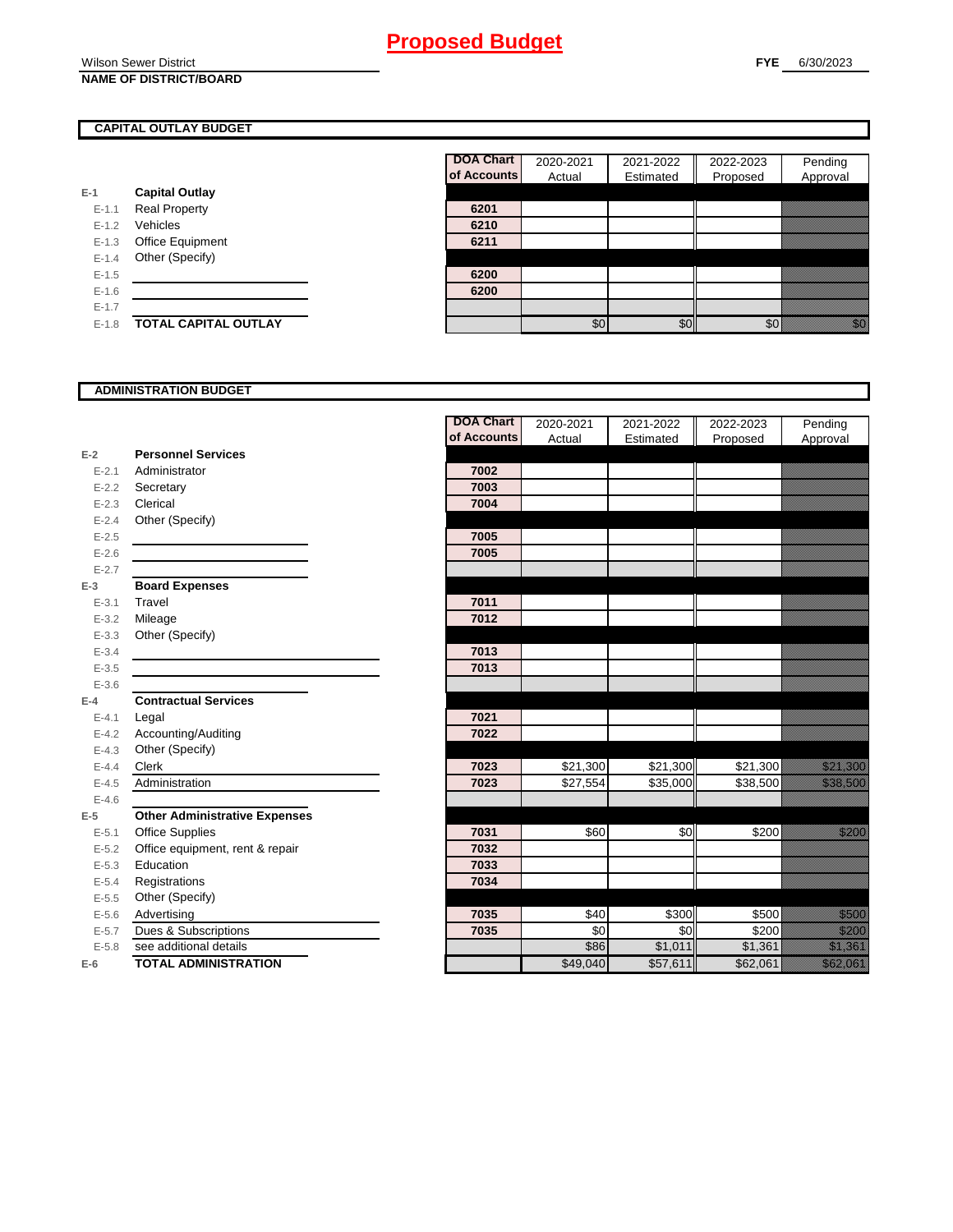Wilson Sewer District

## **OPERATIONS BUDGET**

|            |                                        | <b>DOA Chart</b> | 2020-2021 | 2021-2022 | 2022-2023            |
|------------|----------------------------------------|------------------|-----------|-----------|----------------------|
|            |                                        | of Accounts      | Actual    | Estimated | Proposed             |
| $E-7$      | <b>Personnel Services</b>              |                  |           |           |                      |
| $E - 7.1$  | Wages--Operations                      | 7202             |           |           |                      |
| $E - 7.2$  | <b>Service Contracts</b>               | 7203             | \$48,126  | \$40,000  | $\overline{$}44,000$ |
| $E - 7.3$  | Other (Specify)                        |                  |           |           |                      |
| $E - 7.4$  |                                        | 7204             |           |           |                      |
| $E - 7.5$  |                                        | 7204             |           |           |                      |
| $E - 7.6$  |                                        |                  |           |           |                      |
| $E-8$      | <b>Travel</b>                          |                  |           |           |                      |
| $E - 8.1$  | Mileage                                | 7211             |           |           |                      |
| $E - 8.2$  | Other (Specify)                        |                  |           |           |                      |
| $E - 8.3$  |                                        | 7212             |           |           |                      |
| $E - 8.4$  |                                        | 7212             |           |           |                      |
| $E - 8.5$  |                                        |                  |           |           |                      |
| $E-9$      | <b>Operating supplies (List)</b>       |                  |           |           |                      |
| $E - 9.1$  |                                        | 7220             |           |           |                      |
| $E - 9.2$  |                                        | 7220             |           |           |                      |
| $E - 9.3$  |                                        | 7220             |           |           |                      |
| $E-9.4$    |                                        | 7220             |           |           |                      |
| $E-9.5$    |                                        |                  |           |           |                      |
| $E-10$     | <b>Program Services (List)</b>         |                  |           |           |                      |
| $E-10.1$   |                                        | 7230             |           |           |                      |
| $E-10.2$   |                                        | 7230             |           |           |                      |
| $E-10.3$   |                                        | 7230             |           |           |                      |
| $E-10.4$   |                                        | 7230             |           |           |                      |
| $E-10.5$   |                                        |                  |           |           |                      |
| $E-11$     | <b>Contractual Arrangements (List)</b> |                  |           |           |                      |
| $E - 11.1$ |                                        | 7400             |           |           |                      |
| $E - 11.2$ |                                        | 7400             |           |           |                      |
| $E-11.3$   |                                        | 7400             |           |           |                      |
| $E - 11.4$ |                                        | 7400             |           |           |                      |
| $E-11.5$   |                                        |                  |           |           |                      |
| $E-12$     | <b>Other operations (Specify)</b>      |                  |           |           |                      |
| $E - 12.1$ | Repairs & Maintenance                  | 7450             | \$24,905  | \$70,581  | \$100,000            |
| $E-12.2$   | Tap Fees Paid to Town of Jackson       | 7450             | \$17,710  | \$1,084   | \$0                  |
| $E-12.3$   | Usage Fees Paid to Town of Jackson     | 7450             | \$64,568  | \$58,850  | \$61,000             |
| $E-12.4$   | Utilities & Telephone                  | 7450             | \$8,927   | \$10,100  | \$10,700             |
| $E-12.5$   |                                        |                  |           |           |                      |
| $E-13$     | <b>TOTAL OPERATIONS</b>                |                  | \$164,236 | \$180,615 | \$215,700            |

|            |                                        | <b>DOA Chart</b> | 2020-2021 | 2021-2022 | 2022-2023 | Pending                                                                                                               |
|------------|----------------------------------------|------------------|-----------|-----------|-----------|-----------------------------------------------------------------------------------------------------------------------|
|            |                                        | of Accounts      | Actual    | Estimated | Proposed  | Approval                                                                                                              |
| $E-7$      | <b>Personnel Services</b>              |                  |           |           |           |                                                                                                                       |
| $E - 7.1$  | Wages--Operations                      | 7202             |           |           |           |                                                                                                                       |
| $E - 7.2$  | <b>Service Contracts</b>               | 7203             | \$48,126  | \$40,000  | \$44,000  | <u> Karlin Sara</u>                                                                                                   |
| $E - 7.3$  | Other (Specify)                        |                  |           |           |           |                                                                                                                       |
| $E - 7.4$  |                                        | 7204             |           |           |           |                                                                                                                       |
| $E - 7.5$  |                                        | 7204             |           |           |           |                                                                                                                       |
| $E - 7.6$  |                                        |                  |           |           |           |                                                                                                                       |
| E-8        | <b>Travel</b>                          |                  |           |           |           |                                                                                                                       |
| $E - 8.1$  | Mileage                                | 7211             |           |           |           |                                                                                                                       |
| $E - 8.2$  | Other (Specify)                        |                  |           |           |           |                                                                                                                       |
| $E - 8.3$  |                                        | 7212             |           |           |           |                                                                                                                       |
| $E - 8.4$  |                                        | 7212             |           |           |           |                                                                                                                       |
| $E - 8.5$  |                                        |                  |           |           |           |                                                                                                                       |
| E-9        | <b>Operating supplies (List)</b>       |                  |           |           |           |                                                                                                                       |
| $E - 9.1$  |                                        | 7220             |           |           |           |                                                                                                                       |
| $E-9.2$    |                                        | 7220             |           |           |           |                                                                                                                       |
| $E - 9.3$  |                                        | 7220             |           |           |           |                                                                                                                       |
| $E - 9.4$  |                                        | 7220             |           |           |           |                                                                                                                       |
| $E - 9.5$  |                                        |                  |           |           |           |                                                                                                                       |
| $E-10$     | <b>Program Services (List)</b>         |                  |           |           |           |                                                                                                                       |
| $E-10.1$   |                                        | 7230             |           |           |           |                                                                                                                       |
| $E-10.2$   |                                        | 7230             |           |           |           |                                                                                                                       |
| $E-10.3$   |                                        | 7230             |           |           |           |                                                                                                                       |
| $E-10.4$   |                                        | 7230             |           |           |           |                                                                                                                       |
| $E-10.5$   |                                        |                  |           |           |           |                                                                                                                       |
| $E-11$     | <b>Contractual Arrangements (List)</b> |                  |           |           |           |                                                                                                                       |
| $E - 11.1$ |                                        | 7400             |           |           |           |                                                                                                                       |
| $E - 11.2$ |                                        | 7400             |           |           |           |                                                                                                                       |
| $E - 11.3$ |                                        | 7400             |           |           |           |                                                                                                                       |
| $E - 11.4$ |                                        | 7400             |           |           |           |                                                                                                                       |
| $E-11.5$   |                                        |                  |           |           |           |                                                                                                                       |
| $E-12$     | <b>Other operations (Specify)</b>      |                  |           |           |           |                                                                                                                       |
| $E-12.1$   | Repairs & Maintenance                  | 7450             | \$24,905  | \$70,581  | \$100,000 | a shekarar 200                                                                                                        |
| $E-12.2$   | Tap Fees Paid to Town of Jackson       | 7450             | \$17,710  | \$1,084   | \$0       |                                                                                                                       |
| $E-12.3$   | Usage Fees Paid to Town of Jackson     | 7450             | \$64,568  | \$58,850  | \$61,000  | <u> Karl Sara</u>                                                                                                     |
| $E-12.4$   | Utilities & Telephone                  | 7450             | \$8,927   | \$10,100  | \$10,700  | <u>istorialainen </u>                                                                                                 |
| $E-12.5$   |                                        |                  |           |           |           |                                                                                                                       |
| $E-13$     | <b>TOTAL OPERATIONS</b>                |                  | \$164,236 | \$180,615 | \$215,700 | <u>elle statistik on de statistik om de statistik om de statistik om de statistik om de statistik om de statistik</u> |
|            |                                        |                  |           |           |           |                                                                                                                       |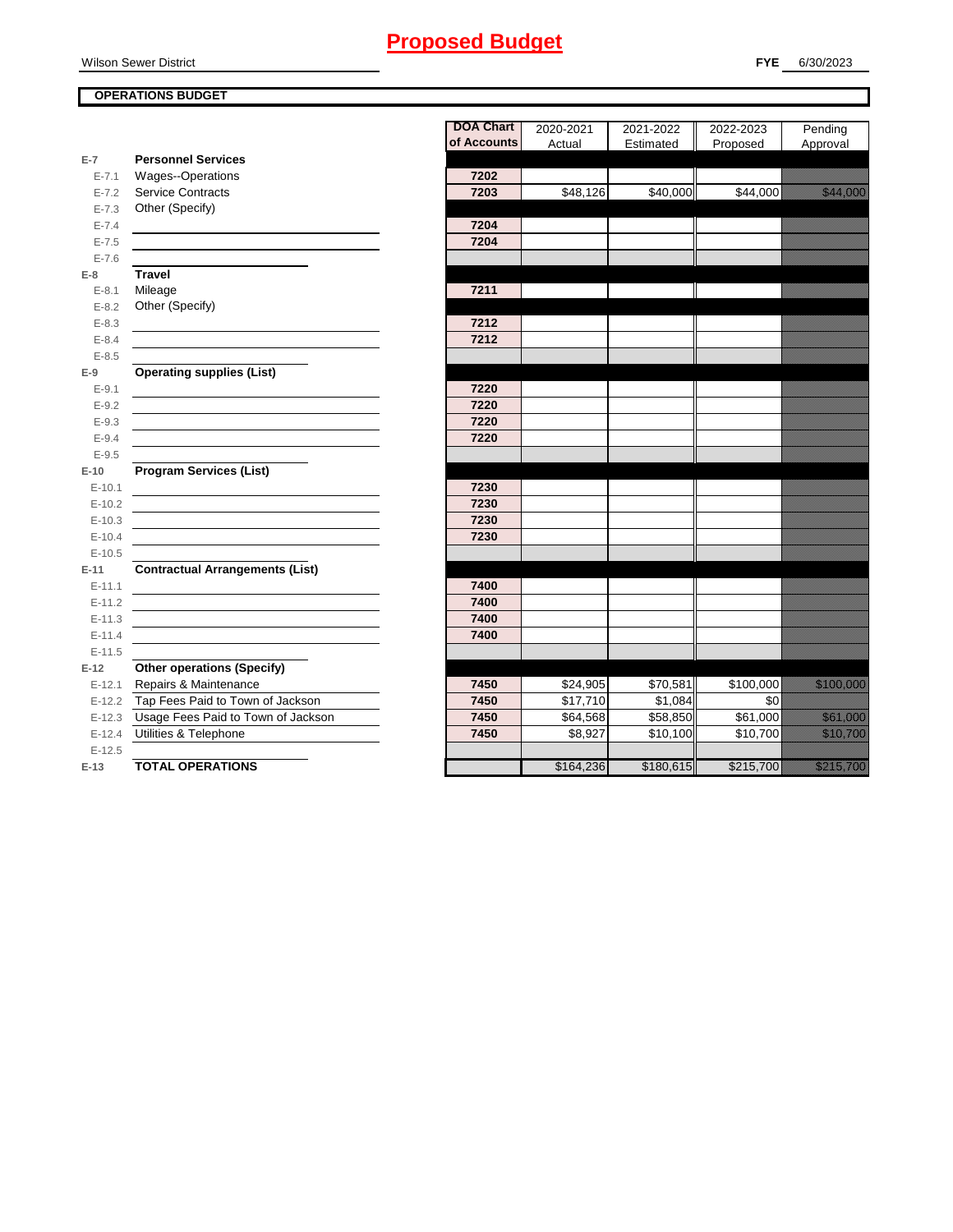Wilson Sewer District

## **INDIRECT COSTS BUDGET**

|          |                              | <b>DOA Chart</b> | 2020-2021 | 2021-2022 | 2022-2023 | Pending                                                                                                                                                                                                                          |
|----------|------------------------------|------------------|-----------|-----------|-----------|----------------------------------------------------------------------------------------------------------------------------------------------------------------------------------------------------------------------------------|
|          |                              | of Accounts      | Actual    | Estimated | Proposed  | Approval                                                                                                                                                                                                                         |
| $E-14$   | Insurance                    |                  |           |           |           |                                                                                                                                                                                                                                  |
| $E-14.1$ | Liability                    | 7502             | \$2,738   | \$2,917   | \$3,400   | <u>tionalist parallel</u>                                                                                                                                                                                                        |
| $E-14.2$ | Buildings and vehicles       | 7503             |           |           |           |                                                                                                                                                                                                                                  |
| $E-14.3$ | Equipment                    | 7504             |           |           |           |                                                                                                                                                                                                                                  |
| $E-14.4$ | Other (Specify)              |                  |           |           |           |                                                                                                                                                                                                                                  |
| $E-14.5$ | Treasurer's Bond             | 7505             | \$100     | \$100     | \$100     | en eller som kan                                                                                                                                                                                                                 |
| $E-14.6$ |                              | 7505             |           |           |           |                                                                                                                                                                                                                                  |
| $E-14.7$ |                              |                  |           |           |           |                                                                                                                                                                                                                                  |
| $E-15$   | Indirect payroll costs:      |                  |           |           |           |                                                                                                                                                                                                                                  |
| $E-15.1$ | FICA (Social Security) taxes | 7511             |           |           |           |                                                                                                                                                                                                                                  |
| $E-15.2$ | <b>Workers Compensation</b>  | 7512             |           |           |           |                                                                                                                                                                                                                                  |
| $E-15.3$ | <b>Unemployment Taxes</b>    | 7513             |           |           |           |                                                                                                                                                                                                                                  |
| $E-15.4$ | Retirement                   | 7514             |           |           |           |                                                                                                                                                                                                                                  |
| $E-15.5$ | <b>Health Insurance</b>      | 7515             |           |           |           |                                                                                                                                                                                                                                  |
| $E-15.6$ | Other (Specify)              |                  |           |           |           |                                                                                                                                                                                                                                  |
| $E-15.7$ |                              | 7516             |           |           |           |                                                                                                                                                                                                                                  |
| $E-15.8$ |                              | 7516             |           |           |           |                                                                                                                                                                                                                                  |
| $E-15.9$ |                              |                  |           |           |           |                                                                                                                                                                                                                                  |
|          |                              |                  |           |           |           |                                                                                                                                                                                                                                  |
| $E-17$   | <b>TOTAL INDIRECT COSTS</b>  |                  | \$2,838   | \$3,017   | \$3,500   | a katika katika katika katika katika katika katika katika katika katika katika katika katika katika katika kat<br>Katika katika katika katika katika katika katika katika katika katika katika katika katika katika katika katik |

### **DEBT SERVICE BUDGET**

| $D-1$ | <b>Debt Service</b> |  |  |
|-------|---------------------|--|--|
|-------|---------------------|--|--|

D-1.1 **Principal** 

**D-1.2 Interest** 

D-1.3 **Fees** 

**D-2 TOTAL DEBT SERVICE** 

| <b>DOA Chart</b> | 2020-2021 | 2021-2022 | 2022-2023 | Pending  |
|------------------|-----------|-----------|-----------|----------|
| of Accounts      | Actual    | Estimated | Proposed  | Approval |
|                  |           |           |           |          |
| 6401             | \$89,247  | \$102,429 | \$100,618 |          |
| 6410             | \$48,703  | \$35,521  | \$37,333  |          |
| 6420             |           |           |           |          |
|                  | \$137,950 | \$137,950 | \$137,951 |          |